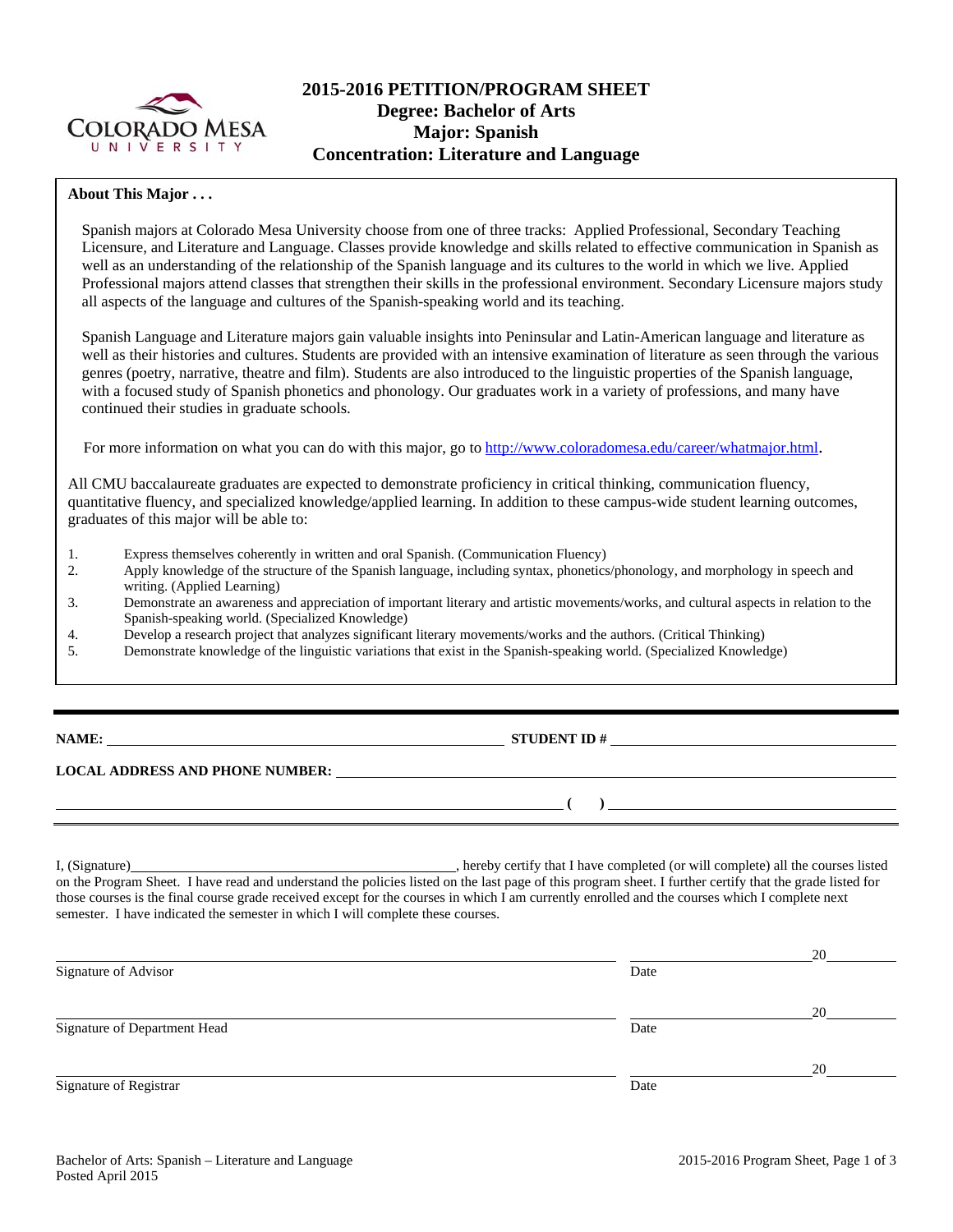### **DEGREE REQUIREMENTS:**

- 120 semester hours total (Students must complete a minimum of 30 of the last 60 hours of credit at CMU, with at least 15 semester hours in major discipline courses numbered 300 or higher).
- 40 upper division credits (A minimum of 15 taken at the 300-400 course levels within the major at CMU).
- 2.00 cumulative GPA or higher in all CMU coursework
- 3.00 cumulative GPA or higher in coursework toward the major content area
- Pre-collegiate courses (usually numbered below 100) cannot be used for graduation.
- When filling out the program sheet a course can be used only once.
- A student must follow the CMU graduation requirements either from 1) the program sheet for the major in effect at the time the student officially declares a major; or 2) a program sheet for the major approved for a year subsequent to the year during which the student officially declares the major and is approved for the student by the department head. Because a program may have requirements specific to the degree, the student should check with the faculty advisor for additional criteria. It is the student's responsibility to be aware of, and follow, all requirements for the degree being pursued. Any exceptions or substitutions must be approved by the student's faculty advisor and Department Head.
- Essential Learning Capstone should be completed between 45 and 75 hours.
- See the "Undergraduate Graduation Requirements" in the catalog for additional graduation information.

**ESSENTIAL LEARNING REQUIREMENTS** (31 semester hours): See the current catalog for a list of courses that fulfill the requirements below. If a course is an Essential Learning option and a requirement for your major, you must use it to fulfill the major requirement and make a different selection for the Essential Learning requirement.

| Course No Title                                                             | Sem.hrs Grade Term/Trns                                                                                              |                                                         |
|-----------------------------------------------------------------------------|----------------------------------------------------------------------------------------------------------------------|---------------------------------------------------------|
|                                                                             |                                                                                                                      | <b>FLAS 341</b>                                         |
| <b>English</b> (6 semester hours, must receive a grade of "C" or better and |                                                                                                                      |                                                         |
| must be completed by the time the student has 60 semester hours.)           |                                                                                                                      | <b>FLAS 498</b>                                         |
| ENGL 111 English Composition                                                | $\overline{3}$                                                                                                       |                                                         |
| ENGL 112 English Composition                                                | $\overline{3}$<br><u>and the state of the state</u>                                                                  | Concentration                                           |
|                                                                             |                                                                                                                      | FLAS 421                                                |
|                                                                             | Math MATH 110 or higher (3 semester hours, must receive a grade of                                                   | <b>FLAS 422</b>                                         |
|                                                                             | "C" or better, must be completed by the time the student has 60 semester                                             | <b>FLAS 423</b>                                         |
| hours.)                                                                     |                                                                                                                      | <b>FLAS 441</b>                                         |
|                                                                             |                                                                                                                      |                                                         |
|                                                                             |                                                                                                                      | <b>Electives</b> (All                                   |
| <b>Humanities</b> (3 semester hours)                                        |                                                                                                                      | not listed abov                                         |
|                                                                             | <u> 2000 - 2000 - 2000 - 2000 - 2000 - 2000 - 2000 - 2000 - 2000 - 2000 - 2000 - 2000 - 2000 - 2000 - 2000 - 200</u> | (38 semester ho                                         |
|                                                                             |                                                                                                                      |                                                         |
| Social and Behavioral Sciences (6 semester hours)                           |                                                                                                                      |                                                         |
|                                                                             |                                                                                                                      |                                                         |
|                                                                             |                                                                                                                      |                                                         |
|                                                                             |                                                                                                                      |                                                         |
| Natural Sciences (7 semester hours, one course must include a lab)          |                                                                                                                      | <u> 1989 - John Harry Barnett, amerikansk fotballst</u> |
|                                                                             |                                                                                                                      | <u> The Common State Common</u>                         |
|                                                                             |                                                                                                                      |                                                         |
|                                                                             |                                                                                                                      |                                                         |
|                                                                             |                                                                                                                      | <u> The Common School and The Common School and</u>     |
| <b>History</b> (3 semester hours)                                           |                                                                                                                      |                                                         |
| <b>HIST</b>                                                                 |                                                                                                                      |                                                         |
|                                                                             |                                                                                                                      | <u> The Common School (1989)</u>                        |
| Fine Arts (3 semester hours)                                                |                                                                                                                      |                                                         |
|                                                                             |                                                                                                                      |                                                         |
|                                                                             |                                                                                                                      |                                                         |

|          | <b>WELLNESS REQUIREMENT</b> (2 semester hours) |  |
|----------|------------------------------------------------|--|
| LINE 100 | Hoolth and Wallnoss                            |  |

| <b>KINE 100</b> | Health and Wellness                                   |  |
|-----------------|-------------------------------------------------------|--|
| KINA 1          |                                                       |  |
|                 |                                                       |  |
|                 | <b>ESSENTIAL LEARNING CAPSTONE</b> (4 semester hours) |  |
|                 |                                                       |  |
| ESSL 290        | <b>Maverick Milestone</b>                             |  |
|                 | (see English $&$ math pre-reqs) 3                     |  |

Course No Title Sem.hrs Grade Term/Trns

**FOUNDATION COURSES** (6 semester hours) Two **consecutive** classes in the **same** foreign language. Must receive a grade of "C" or better. FLAS 114 & 115 will **NOT** fulfill this requirement.

 $FLA$ <sub>\_\_\_</sub> \_\_\_\_\_\_ \_\_\_  $FLA$ 

#### **SPANISH – LITERATURE AND LANGUAGE CONCENTRATION REQUIREMENTS**

(39 semester hours) Must pass all courses with a grade of "C" or higher. **Spanish Core** (27 semester hours)

| <b>FLAS 301</b> | <b>Advanced Spanish Grammar</b> | 3 |  |
|-----------------|---------------------------------|---|--|
| <b>FLAS 302</b> | <b>Advanced Spanish</b>         |   |  |
|                 | Composition                     | 3 |  |
| <b>FLAS</b> 311 | History & Culture of Spain      | 3 |  |
| <b>FLAS 312</b> | History & Culture of Latin      |   |  |
|                 | America                         | 3 |  |
| <b>FLAS 303</b> | <b>Advanced Spanish</b>         |   |  |
|                 | Conversation                    | 3 |  |
| <b>FLAS</b> 321 | Introduction to the Literature  |   |  |
|                 | of Spain                        | 3 |  |
| <b>FLAS 322</b> | Introduction to the Literature  |   |  |
|                 | of Latin America                | 3 |  |
| <b>FLAS</b> 341 | Spanish and the Nature of       |   |  |
|                 | Language                        | 3 |  |
| <b>FLAS 498</b> | Spanish Practicum               | 3 |  |
|                 |                                 |   |  |

#### **in Literature and Language** (12 semester hours)

| <b>FLAS</b> 421 | <b>Hispanic Poetry</b>  |   |  |
|-----------------|-------------------------|---|--|
| <b>FLAS</b> 422 | Hispanic Prose          |   |  |
| <b>FLAS</b> 423 | Hispanic Drama and Film | 3 |  |
| <b>FLAS</b> 441 | Spanish Phonetics and   |   |  |
|                 | Phonology               |   |  |
|                 |                         |   |  |

college level courses appearing on your final transcript, **re** that will bring your total semester hours to 120 hours.) ours; 1 hour of upper division may be needed.)

|                          |                                | − |
|--------------------------|--------------------------------|---|
| -                        | $\overline{\phantom{0}}$       |   |
| $\overline{\phantom{a}}$ | -                              |   |
| $\overline{\phantom{0}}$ |                                |   |
| $\overline{\phantom{0}}$ | $\overbrace{\hspace{25mm}}^{}$ |   |
|                          |                                |   |
| $\overline{\phantom{0}}$ |                                |   |
|                          | __                             |   |
|                          | $\overline{\phantom{0}}$       |   |
|                          | $\overline{\phantom{a}}$       |   |
|                          | $\overline{\phantom{a}}$       |   |
|                          |                                |   |
|                          |                                |   |
|                          |                                |   |